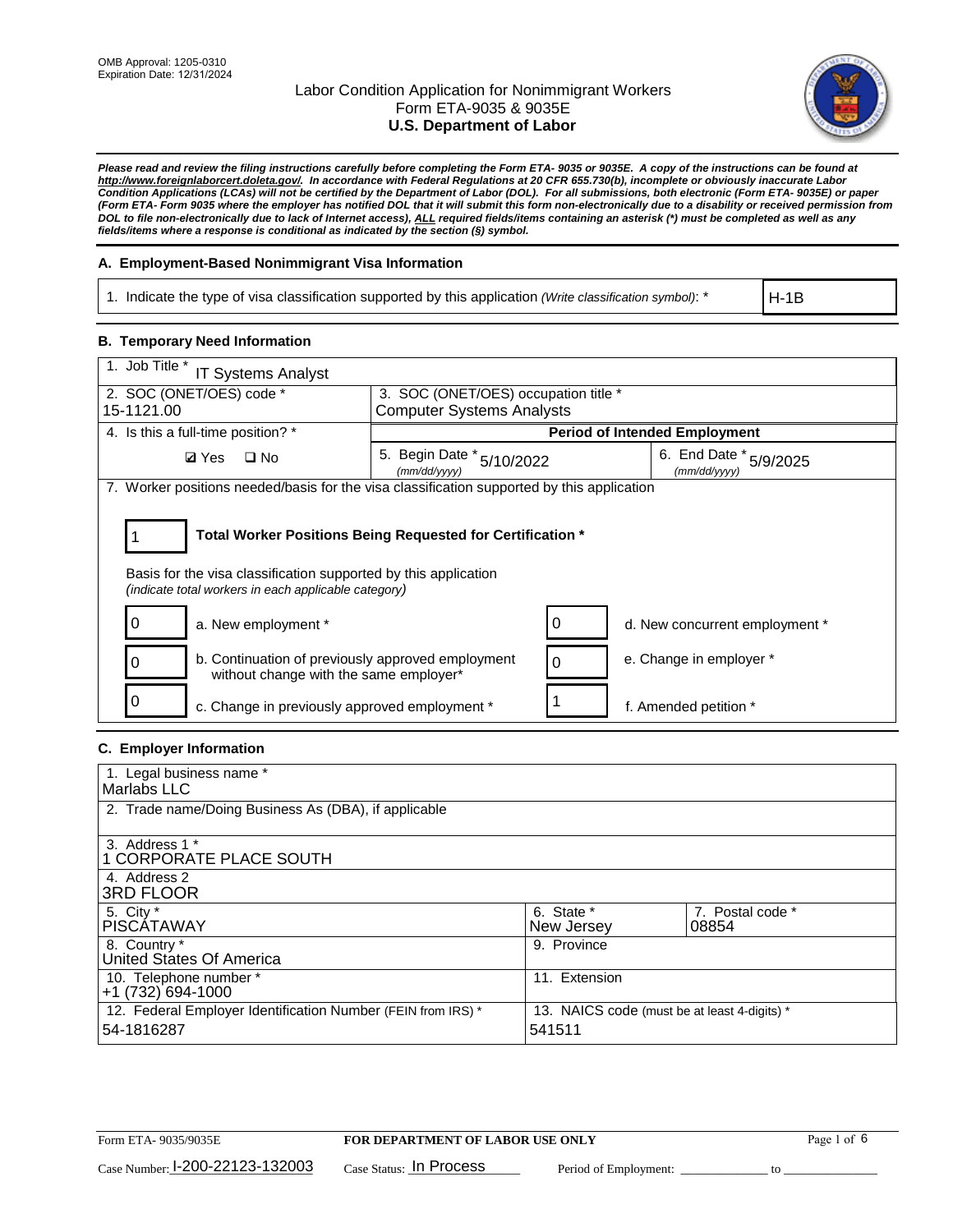

# **D. Employer Point of Contact Information**

**Important Note**: The information contained in this Section must be that of an employee of the employer who is authorized to act on behalf of the employer in labor certification matters. The information in this Section must be different from the agent or attorney information listed in Section E, unless the attorney is an employee of the employer.

| 1. Contact's last (family) name *               | 2. First (given) name * |                          | 3. Middle name(s)         |
|-------------------------------------------------|-------------------------|--------------------------|---------------------------|
| Vidyadharan                                     | Sanjay                  |                          |                           |
| 4. Contact's job title *<br>Chief Legal Officer |                         |                          |                           |
| 5. Address 1 *<br>1 CORPORATE PLACE SOUTH       |                         |                          |                           |
| 6. Address 2<br><b>3RD FLOOR</b>                |                         |                          |                           |
| 7. City *<br><b>PISCÁTAWAY</b>                  |                         | 8. State *<br>New Jersey | 9. Postal code *<br>08854 |
| 10. Country *<br>United States Of America       |                         | 11. Province             |                           |
| 12. Telephone number *                          | 13. Extension           | 14. E-Mail address       |                           |
| +1 (732) 694-1000                               | 1600                    | sanjay@marlabs.com       |                           |

# **E. Attorney or Agent Information (If applicable)**

**Important Note**: The employer authorizes the attorney or agent identified in this section to act on its behalf in connection with the filing of this application.

| 1. Is the employer represented by an attorney or agent in the filing of this application? *<br>If "Yes," complete the remainder of Section E below. |                                              |                    |                               |  | $\Box$ Yes                                           | <b>ØNo</b> |
|-----------------------------------------------------------------------------------------------------------------------------------------------------|----------------------------------------------|--------------------|-------------------------------|--|------------------------------------------------------|------------|
| 2. Attorney or Agent's last (family) name §                                                                                                         | 3. First (given) name §<br>4. Middle name(s) |                    |                               |  |                                                      |            |
| 5. Address 1 §                                                                                                                                      |                                              |                    |                               |  |                                                      |            |
| 6. Address 2                                                                                                                                        |                                              |                    |                               |  |                                                      |            |
| 7. City §                                                                                                                                           |                                              | 8. State §         |                               |  | 9. Postal code §                                     |            |
| 10. Country §                                                                                                                                       |                                              | 11. Province       |                               |  |                                                      |            |
| 12. Telephone number §                                                                                                                              | 13. Extension                                | 14. E-Mail address |                               |  |                                                      |            |
| 15. Law firm/Business name §                                                                                                                        |                                              |                    | 16. Law firm/Business FEIN §  |  |                                                      |            |
| 17. State Bar number (only if attorney) §                                                                                                           |                                              |                    | standing (only if attorney) § |  | 18. State of highest court where attorney is in good |            |
| 19. Name of the highest State court where attorney is in good standing (only if attorney) §                                                         |                                              |                    |                               |  |                                                      |            |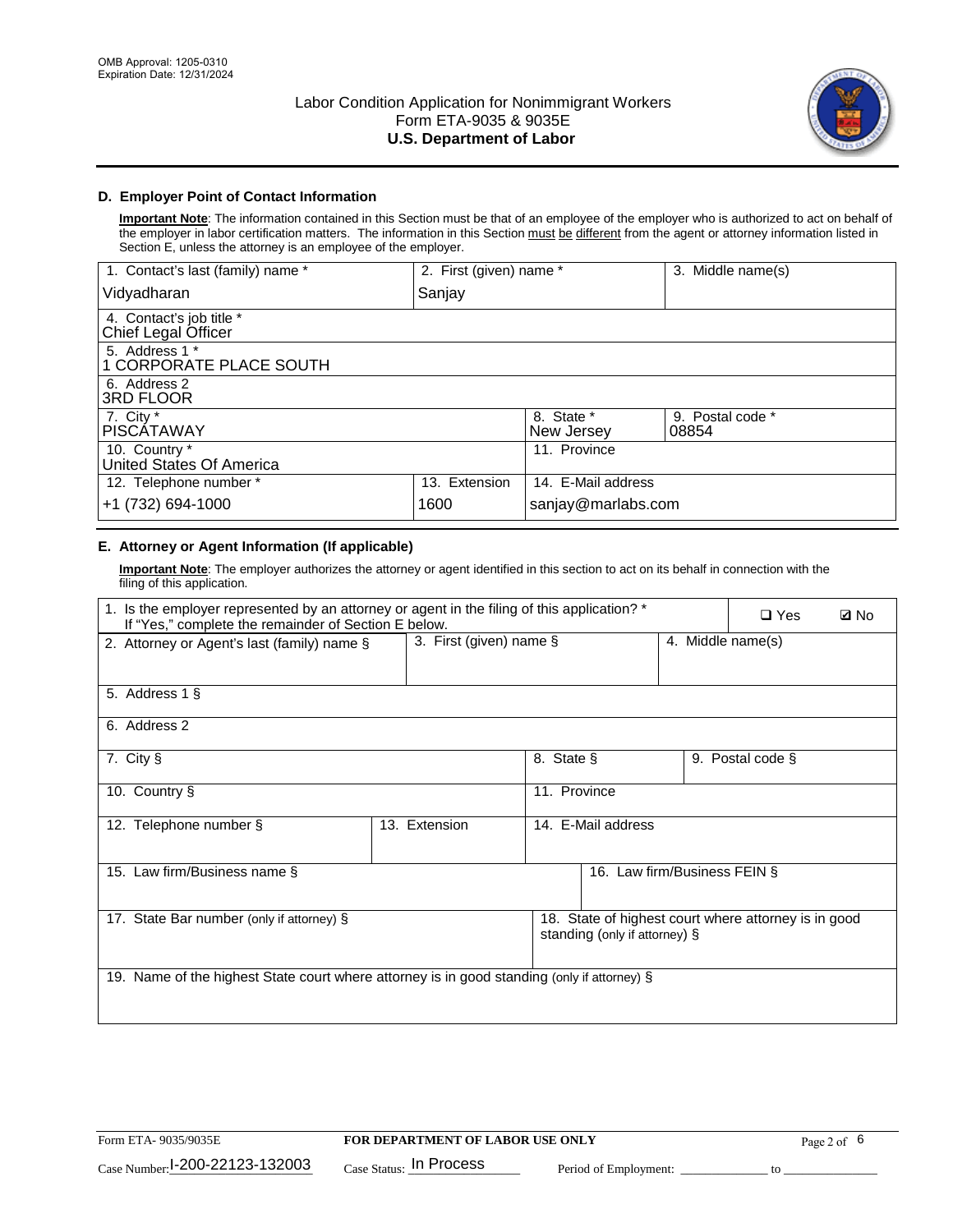

### **F. Employment and Wage Information**

**Important Note**: The employer must define the intended place(s) of employment with as much geographic specificity as possible. Each intended place(s) of employment listed below must be the worksite or physical location where the work will actually be performed and cannot be a P.O. Box. The employer must identify all intended places of employment, including those of short duration, on the LCA. 20 CFR 655.730(c)(5). If the employer is submitting this form non-electronically and the work is expected to be performed in more than one location, an attachment must be submitted in order to complete this section. An employer has the option to use either a single Form ETA-9035/9035E or multiple forms to disclose all intended places of employment. If the employer has more than ten (10) intended places of employment at the time of filing this application, the employer must file as many additional LCAs as are necessary to list all intended places of employment. See the form instructions for further information about identifying all intended places of employment.

### a.*Place of Employment Information* 1

|                                                                                    | 1. Enter the estimated number of workers that will perform work at this place of employment under<br>the LCA.*                 |  | 1 |                      |                                          |  |  |  |
|------------------------------------------------------------------------------------|--------------------------------------------------------------------------------------------------------------------------------|--|---|----------------------|------------------------------------------|--|--|--|
|                                                                                    | 2. Indicate whether the worker(s) subject to this LCA will be placed with a secondary entity at this<br>place of employment. * |  |   |                      | <b>Ø</b> Yes<br>$\square$ No             |  |  |  |
|                                                                                    | 3. If "Yes" to question 2, provide the legal business name of the secondary entity. §                                          |  |   |                      |                                          |  |  |  |
|                                                                                    | Georgia Pacific                                                                                                                |  |   |                      |                                          |  |  |  |
| 4. Address 1 *<br>547 Pewter Dr,                                                   |                                                                                                                                |  |   |                      |                                          |  |  |  |
|                                                                                    | 5. Address 2                                                                                                                   |  |   |                      |                                          |  |  |  |
|                                                                                    | 6. City $*$<br>7. County *<br>Chester<br>Exton                                                                                 |  |   |                      |                                          |  |  |  |
|                                                                                    | 8. State/District/Territory *<br>9. Postal code *<br>Pennsylvania<br>19341                                                     |  |   |                      |                                          |  |  |  |
| 10. Wage Rate Paid to Nonimmigrant Workers *<br>10a. Per: (Choose only one)*       |                                                                                                                                |  |   |                      |                                          |  |  |  |
| □ Hour □ Week □ Bi-Weekly □ Month 回 Year<br>From $\frac{1}{5}$ 88500 00<br>To: $$$ |                                                                                                                                |  |   |                      |                                          |  |  |  |
|                                                                                    | 11. Prevailing Wage Rate *<br>11a. Per: (Choose only one)*                                                                     |  |   |                      |                                          |  |  |  |
|                                                                                    | 88483 00<br>$\mathbf{\hat{S}}$                                                                                                 |  |   |                      | □ Hour □ Week □ Bi-Weekly □ Month □ Year |  |  |  |
|                                                                                    | Questions 12-14. Identify the source used for the prevailing wage (PW) (check and fully complete only one): *                  |  |   |                      |                                          |  |  |  |
| 12.<br>$\Box$                                                                      | A Prevailing Wage Determination (PWD) issued by the Department of Labor                                                        |  |   |                      | a. PWD tracking number §                 |  |  |  |
| 13.<br>$\mathbf v$                                                                 | A PW obtained independently from the Occupational Employment Statistics (OES) Program                                          |  |   |                      |                                          |  |  |  |
|                                                                                    | a. Wage Level (check one): §                                                                                                   |  |   | b. Source Year §     |                                          |  |  |  |
|                                                                                    | ☑ ⊪<br>$\square$ $\square$<br>$\Box$ IV<br>$\Box$ N/A<br>□⊥                                                                    |  |   | 7/1/2021 - 6/30/2022 |                                          |  |  |  |
| 14.                                                                                | A PW obtained using another legitimate source (other than OES) or an independent authoritative source                          |  |   |                      |                                          |  |  |  |
|                                                                                    | a. Source Type (check one): §<br>b. Source Year §<br>$\Box$ CBA<br>$\Box$ DBA<br>$\square$ SCA<br>$\Box$ Other/ PW Survey      |  |   |                      |                                          |  |  |  |
|                                                                                    | c. If responded "Other/ PW Survey" in question 14.a, enter the name of the survey producer or publisher §                      |  |   |                      |                                          |  |  |  |
|                                                                                    | d. If responded "Other/ PW Survey" in question 14.a, enter the title or name of the PW survey §                                |  |   |                      |                                          |  |  |  |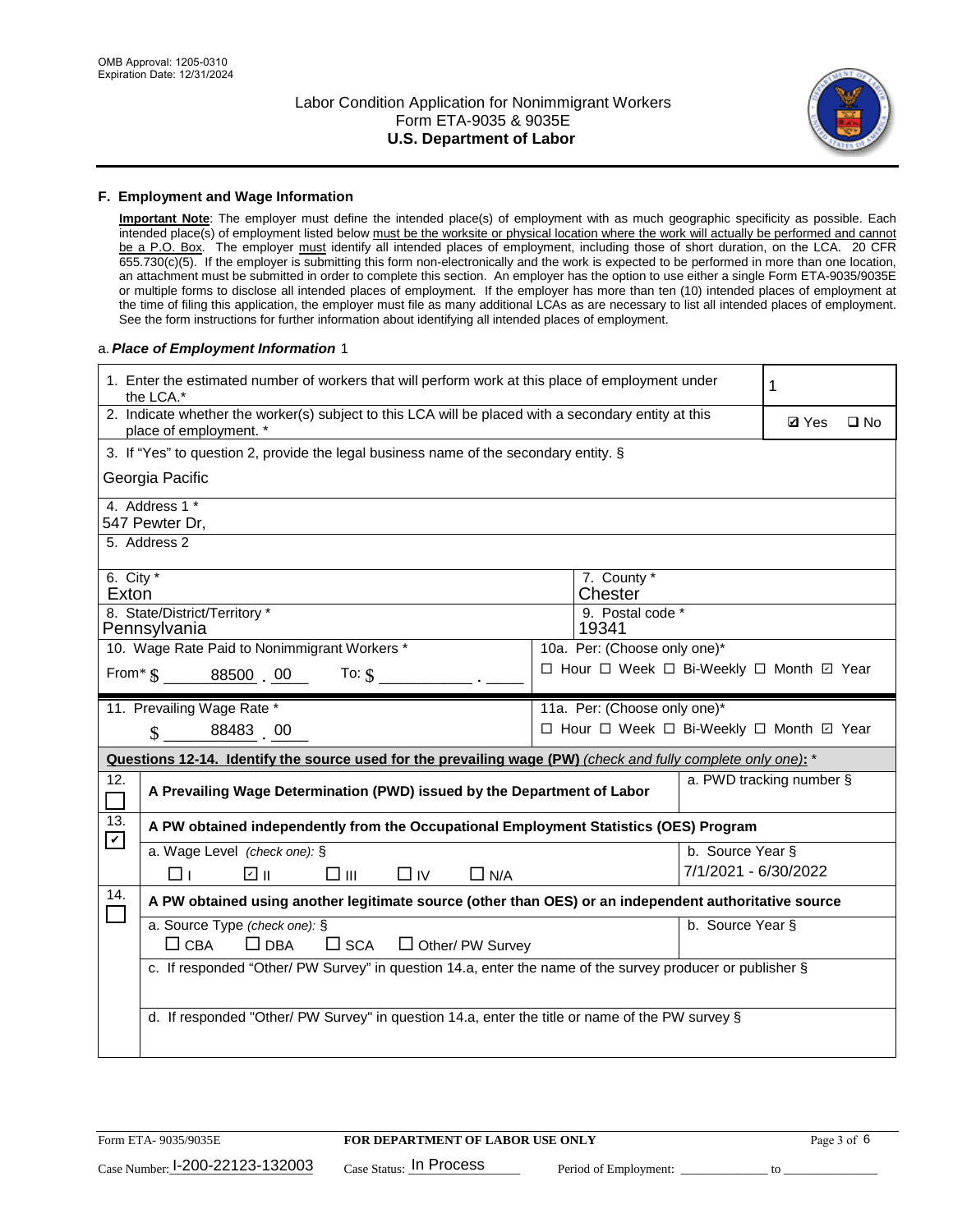

# **G. Employer Labor Condition Statements**

! *Important Note:* In order for your application to be processed, you MUST read Section G of the Form ETA-9035CP - General Instructions for the 9035 & 9035E under the heading "Employer Labor Condition Statements" and agree to all four (4) labor condition statements summarized below:

- (1) **Wages:** The employer shall pay nonimmigrant workers at least the prevailing wage or the employer's actual wage, whichever is higher, and pay for non-productive time. The employer shall offer nonimmigrant workers benefits and eligibility for benefits provided as compensation for services on the same basis as the employer offers to U.S. workers. The employer shall not make deductions to recoup a business expense(s) of the employer including attorney fees and other costs connected to the performance of H-1B, H-1B1, or E-3 program functions which are required to be performed by the employer. This includes expenses related to the preparation and filing of this LCA and related visa petition information. 20 CFR 655.731;
- (2) **Working Conditions:** The employer shall provide working conditions for nonimmigrants which will not adversely affect the working conditions of workers similarly employed. The employer's obligation regarding working conditions shall extend for the duration of the validity period of the certified LCA or the period during which the worker(s) working pursuant to this LCA is employed by the employer, whichever is longer. 20 CFR 655.732;
- (3) **Strike, Lockout, or Work Stoppage:** At the time of filing this LCA, the employer is not involved in a strike, lockout, or work stoppage in the course of a labor dispute in the occupational classification in the area(s) of intended employment. The employer will notify the Department of Labor within 3 days of the occurrence of a strike or lockout in the occupation, and in that event the LCA will not be used to support a petition filing with the U.S. Citizenship and Immigration Services (USCIS) until the DOL Employment and Training Administration (ETA) determines that the strike or lockout has ended. 20 CFR 655.733; and
- (4) **Notice:** Notice of the LCA filing was provided no more than 30 days before the filing of this LCA or will be provided on the day this LCA is filed to the bargaining representative in the occupation and area of intended employment, or if there is no bargaining representative, to workers in the occupation at the place(s) of employment either by electronic or physical posting. This notice was or will be posted for a total period of 10 days, except that if employees are provided individual direct notice by e-mail, notification need only be given once. A copy of the notice documentation will be maintained in the employer's public access file. A copy of this LCA will be provided to each nonimmigrant worker employed pursuant to the LCA. The employer shall, no later than the date the worker(s) report to work at the place(s) of employment, provide a signed copy of the certified LCA to the worker(s) working pursuant to this LCA. 20 CFR 655.734.

1. **I have read and agree to** Labor Condition Statements 1, 2, 3, and 4 above and as fully explained in Section G of the Form ETA-9035CP – General Instructions for the 9035 & 9035E and the Department's regulations at 20 CFR 655 Subpart H. \*

**Ø**Yes ロNo

## **H. Additional Employer Labor Condition Statements –H-1B Employers ONLY**

!**Important Note***:* In order for your H-1B application to be processed, you MUST read Section H – Subsection 1 of the Form ETA 9035CP – General Instructions for the 9035 & 9035E under the heading "Additional Employer Labor Condition Statements" and answer the questions below.

#### *a. Subsection 1*

| 1. At the time of filing this LCA, is the employer H-1B dependent? §                                                                                                                                                                           |                                                                                                     |  | $\square$ No |              |  |
|------------------------------------------------------------------------------------------------------------------------------------------------------------------------------------------------------------------------------------------------|-----------------------------------------------------------------------------------------------------|--|--------------|--------------|--|
| 2. At the time of filing this LCA, is the employer a willful violator? $\S$                                                                                                                                                                    |                                                                                                     |  | ⊡ No         |              |  |
| 3. If "Yes" is marked in questions H.1 and/or H.2, you must answer "Yes" or "No" regarding<br>whether the employer will use this application ONLY to support H-1B petitions or extensions of<br>status for exempt H-1B nonimmigrant workers? § |                                                                                                     |  | $\Box$ No    |              |  |
| 4. If "Yes" is marked in question H.3, identify the statutory basis for the<br>exemption of the H-1B nonimmigrant workers associated with this<br>LCA.                                                                                         | ■ \$60,000 or higher annual wage<br>□ Master's Degree or higher in related specialty<br>$\Box$ Both |  |              |              |  |
| H-1B Dependent or Willful Violator Employers -Master's Degree or Higher Exemptions ONLY                                                                                                                                                        |                                                                                                     |  |              |              |  |
| 5. Indicate whether a completed Appendix A is attached to this LCA covering any H-1B<br>nonimmigrant worker for whom the statutory exemption will be based <b>ONLY</b> on attainment of a<br>Master's Degree or higher in related specialty. § |                                                                                                     |  | ⊡ No         | <b>D</b> N/A |  |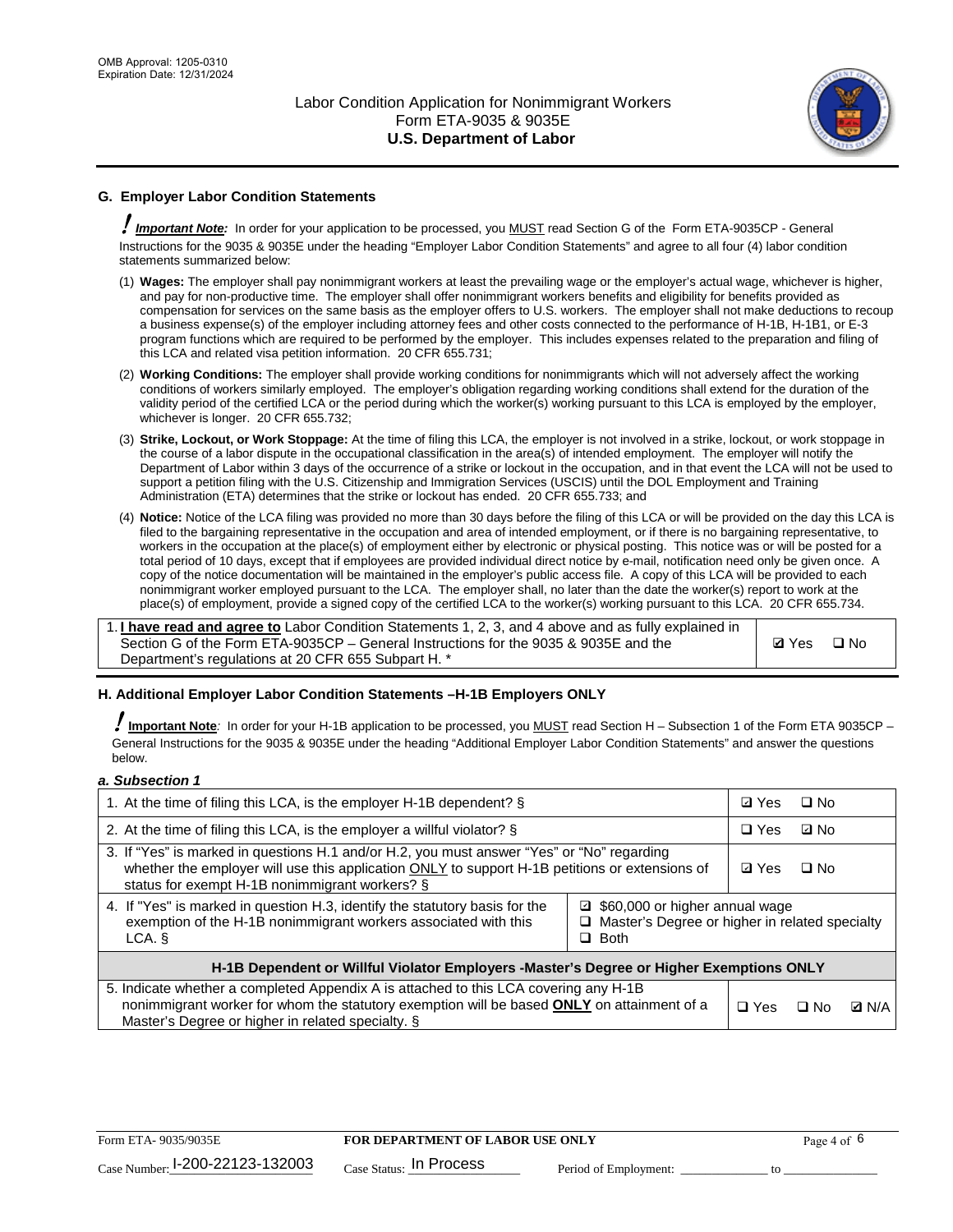

**If you marked "Yes" to questions H.a.1 (H-1B dependent) and/or H.a.2 (H-1B willful violator) and "No" to question H.a.3 (exempt H-1B nonimmigrant workers), you MUST read Section H – Subsection 2 of the Form ETA 9035CP – General Instructions for the 9035 & 9035E under the heading "Additional Employer Labor Condition Statements" and indicate your agreement to all three (3) additional statements summarized below.**

### *b. Subsection 2*

- A. **Displacement:** An H-1B dependent or willful violator employer is prohibited from displacing a U.S. worker in its own workforce within the period beginning 90 days before and ending 90 days after the date of filing of the visa petition. 20 CFR 655.738(c);
- B. **Secondary Displacement:** An H-1B dependent or willful violator employer is prohibited from placing an H-1B nonimmigrant worker(s) with another/secondary employer where there are indicia of an employment relationship between the nonimmigrant worker(s) and that other/secondary employer (thus possibly affecting the jobs of U.S. workers employed by that other employer), unless and until the employer subject to this LCA makes the inquiries and/or receives the information set forth in 20 CFR 655.738(d)(5) concerning that other/secondary employer's displacement of similarly employed U.S. workers in its workforce within the period beginning 90 days before and ending 90 days after the date of such placement. 20 CFR 655.738(d). Even if the required inquiry of the secondary employer is made, the H-1B dependent or willful violator employer will be subject to a finding of a violation of the secondary displacement prohibition if the secondary employer, in fact, displaces any U.S. worker(s) during the applicable time period; and
- C. **Recruitment and Hiring:** Prior to filing this LCA or any petition or request for extension of status for nonimmigrant worker(s) supported by this LCA, the H-1B dependent or willful violator employer must take good faith steps to recruit U.S. workers for the job(s) using procedures that meet industry-wide standards and offer compensation that is at least as great as the required wage to be paid to the nonimmigrant worker(s) pursuant to 20 CFR 655.731(a). The employer must offer the job(s) to any U.S. worker who applies and is equally or better qualified for the job than the nonimmigrant worker. 20 CFR 655.739.

| 6. I have read and agree to Additional Employer Labor Condition Statements A, B, and C above and |       |           |
|--------------------------------------------------------------------------------------------------|-------|-----------|
| as fully explained in Section H – Subsections 1 and 2 of the Form ETA 9035CP – General           | □ Yes | $\Box$ No |
| Instructions for the 9035 & 9035E and the Department's regulations at 20 CFR 655 Subpart H. §    |       |           |

## **I. Public Disclosure Information**

! **Important Note***:* You must select one or both of the options listed in this Section.

| 1. Public disclosure information in the United States will be kept at: * |  |  |  |  |  |  |
|--------------------------------------------------------------------------|--|--|--|--|--|--|
|--------------------------------------------------------------------------|--|--|--|--|--|--|

**sqrt** Employer's principal place of business □ Place of employment

## **J. Notice of Obligations**

A. Upon receipt of the certified LCA, the employer must take the following actions:

- o Print and sign a hard copy of the LCA if filing electronically (20 CFR 655.730(c)(3));<br>
Maintain the original signed and certified LCA in the employer's files (20 CFR 655.7
- Maintain the original signed and certified LCA in the employer's files (20 CFR 655.705(c)(2); 20 CFR 655.730(c)(3); and 20 CFR 655.760); and
- o Make a copy of the LCA, as well as necessary supporting documentation required by the Department of Labor regulations, available for public examination in a public access file at the employer's principal place of business in the U.S. or at the place of employment within one working day after the date on which the LCA is filed with the Department of Labor (20 CFR 655.705(c)(2) and 20 CFR 655.760).
- B. The employer must develop sufficient documentation to meet its burden of proof with respect to the validity of the statements made in its LCA and the accuracy of information provided, in the event that such statement or information is challenged (20 CFR 655.705(c)(5) and 20 CFR 655.700(d)(4)(iv)).
- C. The employer must make this LCA, supporting documentation, and other records available to officials of the Department of Labor upon request during any investigation under the Immigration and Nationality Act (20 CFR 655.760 and 20 CFR Subpart I).

*I declare under penalty of perjury that I have read and reviewed this application and that to the best of my knowledge, the*  information contained therein is true and accurate. I understand that to knowingly furnish materially false information in the *preparation of this form and any supplement thereto or to aid, abet, or counsel another to do so is a federal offense punishable by fines, imprisonment, or both (18 U.S.C. 2, 1001,1546,1621).*

| 1. Last (family) name of hiring or designated official *   2. First (given) name of hiring or designated official *   3. Middle initial §<br>Vidyadharan | Saniav           |  |
|----------------------------------------------------------------------------------------------------------------------------------------------------------|------------------|--|
| 4. Hiring or designated official title *<br>Chief Legal Officer                                                                                          |                  |  |
| 5. Signature *                                                                                                                                           | 6. Date signed * |  |